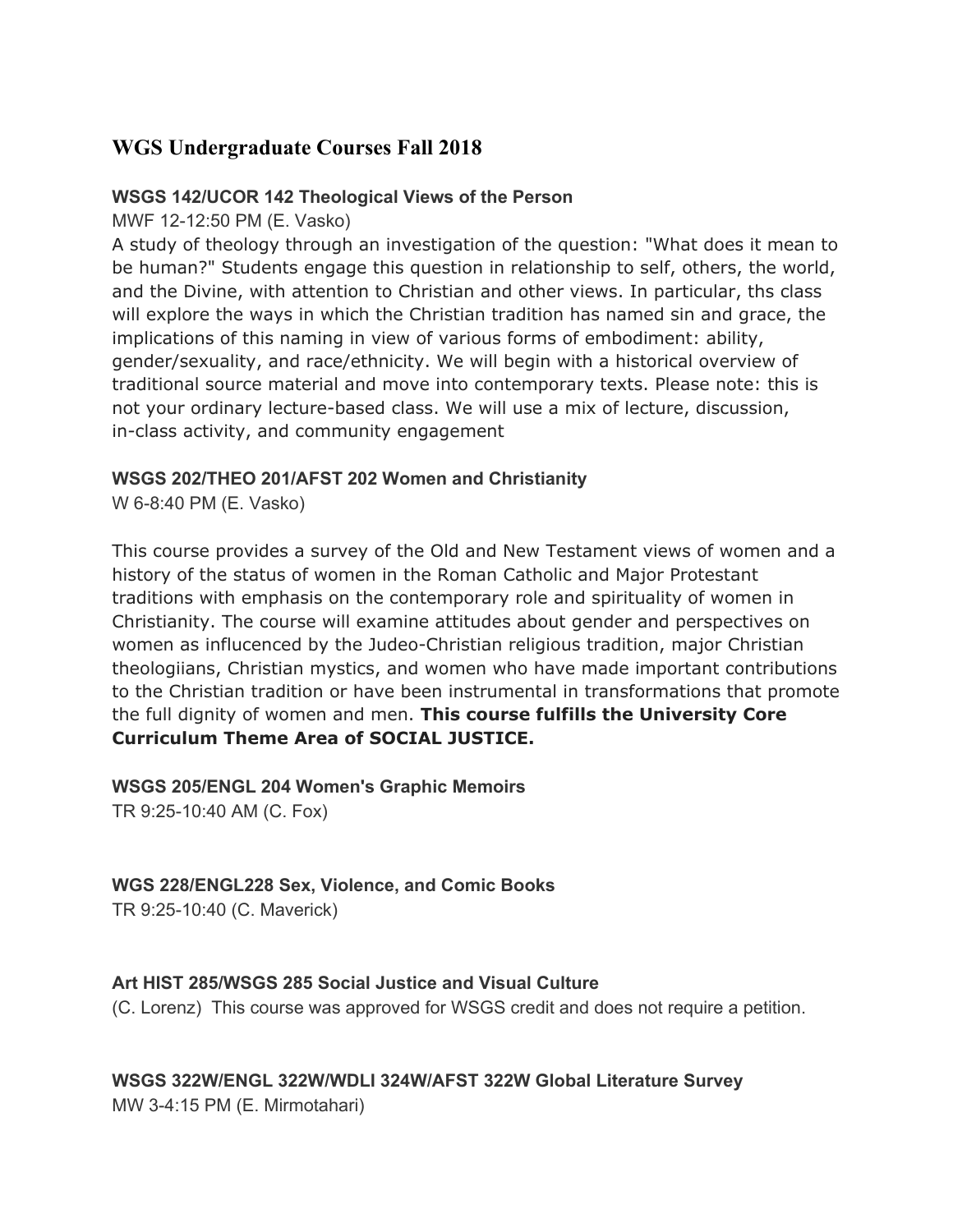The question "Is world literature an inventory and survey of foreign/non-domestic literatures?" will be answered in the negative in this course. Instead, we will explore world literature as a set of active critical practices that call attention to the way we categorize literary texts and the assumptions that inform that categorization. This course will emphasize the idea of world literature and its development though the various scholarly debates and relationships that have shaped it. These include world literature's relationship to translation, "ethnic"/minority literatures, immigration, the "cutlure wars" (debates over canons), as well as colonialism and globalization. Literary texts are chosen to facilitate and highlight these relationships and conversations, Readings include Dinaw Mengestu's *The Beautiful Things That Heaven Bears*, Moacy Scliar's *The Centaur in the Garden*, Salmon Rushdie's *East,West*, Alejo Carpentier's *The Kingdom of This World*, and Kamau Braithwaite's poetry trilogy *The Arrivants*. **This course fulfills the University Core Theme Area of GLOBAL DIVERSITY and SOCIAL JUSTICE.**

#### **WSGS 348/HIST 348 Hist of Human Trafficking**

R. Chapdelaine This course was approved for WSGS credit and does not require a petition.

#### **WSGS 353/PSYC 353 Psychology of Gender**

TR 3:05-4:20 PM (S. Barnard)

In Psychology of Gender, we elaborate critical theoretical perspectives on gender toward understanding how gendered conditions affect psychological life, forms of embodiment and sociocultural experiences. We read psychological, philosophical, and literary texts, as well as screening and interpreting film and video. OUr focus includes understanding gender in contexts of contemporary popular culture, including music, films, news reporting, television and web culture. Goals for the course include deeply engaged conversation about the rich complexities of our gendered world and increasingly nuanced development of our individual perspectives on what it means to be a gendered subjectivity.

# **WSGS 418W/ENGL 428W 19th Century Literature and the Visual Arts**

MWF 12-12:50 PM (T. Kinnahan)